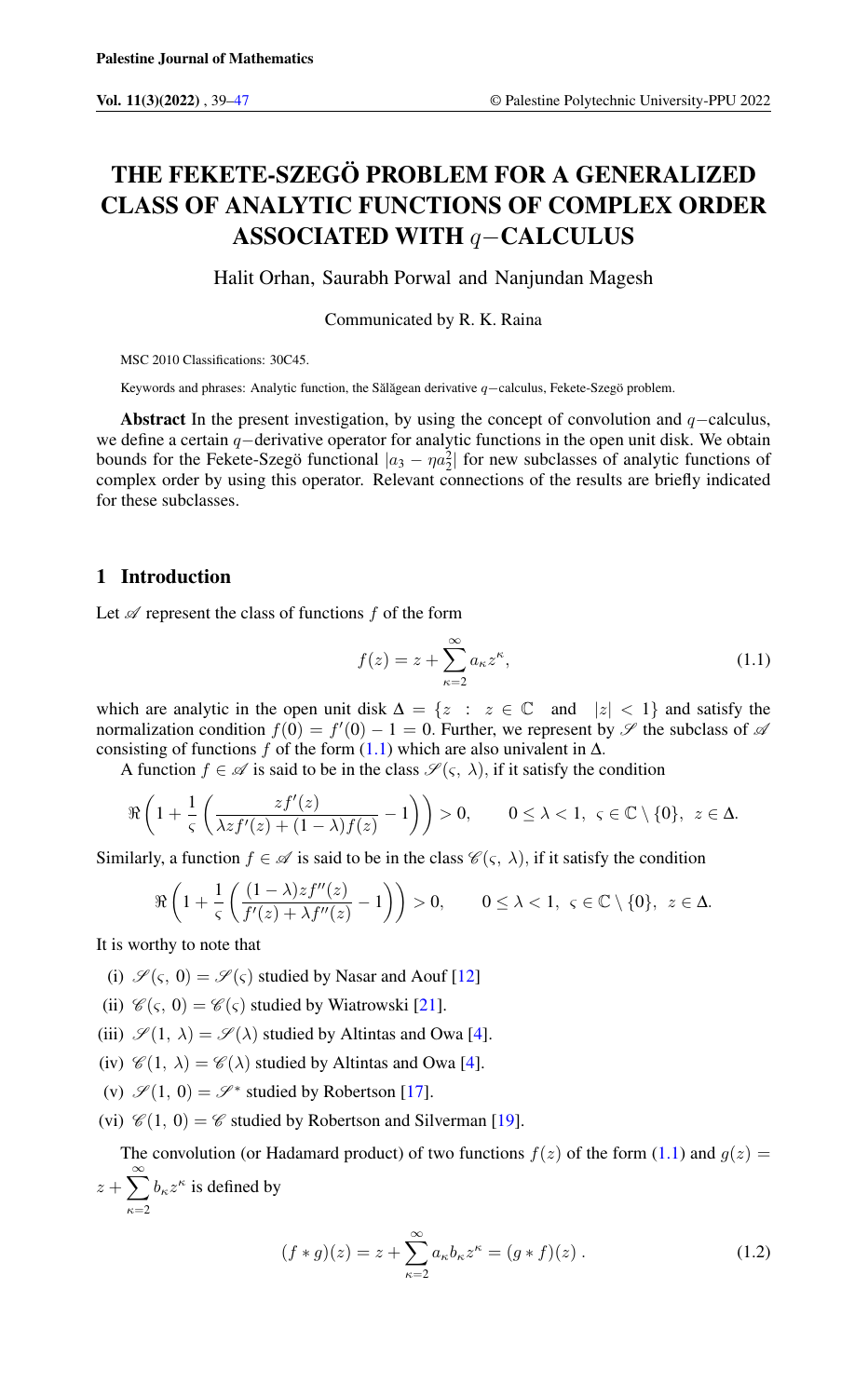In 1981, Sălăgean [[18\]](#page-8-3) introduced the Sălăgean derivative operator  $\mathscr{D}^n$  for functions f of the form  $(1.1)$  as

$$
\mathcal{D}^0 f(z) = f(z), \qquad \mathcal{D} f(z) = z f'(z), \qquad \dots \qquad \text{and}
$$
  

$$
\mathcal{D}^n f(z) = \mathcal{D}^{n-1} (\mathcal{D} f(z)), \qquad n \in \mathbb{N} = \{1, 2, 3, \dots\}.
$$

Also, we note that

$$
\mathscr{D}^n f(z) := z + \sum_{\kappa=2}^{\infty} \kappa^n a_{\kappa} z^{\kappa}, \qquad n \in \mathbb{N}_0 = \mathbb{N} \cup \{0\} = \{0, 1, 2, 3, \cdots\}.
$$

In 1986, Owa et al. [\[14\]](#page-8-4) gave important some results related with certain subclass of analytic functions introduced by Sălăgean.

Now, let the function

$$
f_{\nu}(z) = \int_{0}^{z} \left(\frac{1+r}{1-r}\right)^{\nu} \frac{1}{1-r^{2}} dr = z + \sum_{\kappa=2}^{\infty} \varphi_{\kappa}(\nu) z^{\kappa}, \quad \nu > 0, \quad z \in \Delta,
$$

where

<span id="page-1-0"></span>
$$
\varphi_2(\nu) = \nu
$$
 and  $\varphi_3(\nu) = \frac{1}{3}(2\nu^2 + 1).$ 

It is worthy to note that for  $\nu < 1$ , the function  $zf'_{\nu}(z)$  is starlike with two slits. Moreover, since  $zf'_{1}(z)$  is the Koebe function, all functions  $f_{\nu}$  for  $0 < \nu \leq 1$  are univalent and convex. For detailed study of the function  $f_{\nu}$  one may refer Trimble [\[20\]](#page-8-5).

Now, we consider the function

$$
\mathcal{F}(z) = f_{\nu}(z) * \mathcal{D}^{n} f(z) = z + \sum_{\kappa=2}^{\infty} \varphi_{\kappa}(\nu) \kappa^{n} a_{\kappa} z^{\kappa}, \quad \nu > 0, \ z \in \Delta.
$$
 (1.3)

Recently, it has come to know that the concept of  $q$ −calculus is widely used in geometric function theory. The concept of  $q$ −calculus were initially introduced by Jackson [\[8,](#page-7-3) [9\]](#page-7-4) and Purohit and Raina [\[16\]](#page-8-6). The q−number for  $\kappa \in \mathbb{N}$  defined by

$$
[\kappa]_q = \frac{1 - q^{\kappa}}{1 - q}, \qquad 0 < q < 1,
$$

 $[\kappa]_q$  can also be represented as geometric series in the following way

$$
[\kappa]_q = \sum_{l=0}^{\kappa-1} q^l, \qquad \lim_{\kappa \to \infty} : [\kappa]_q = \frac{1}{1-q} \qquad \text{and} \qquad \lim_{q \to 1} : [\kappa]_q = \kappa. \tag{1.4}
$$

The q-derivative operator  $\mathcal{D}_q$  of a function  $f \in \mathcal{S}$  is defined as

$$
\mathscr{D}_q f(z) = 1 + \sum_{\kappa=2}^{\infty} [\kappa]_q a_{\kappa} z^{\kappa - 1}.
$$
 (1.5)

For a function  $f \in \mathscr{S}$ , it can be easily seen that

$$
\mathscr{D}_q f(z) = \frac{f(z) - f(qz)}{(1 - q)z}, \qquad q \neq 1, \ z \neq 0 \tag{1.6}
$$

and  $(\mathscr{D}_q f)(0) = f'(0)$ . If we take the function  $h(z) = z^{\kappa}$ , then the q-derivative of  $h(z)$  is defined as

$$
\mathscr{D}_q h(z) = \mathscr{D}_q z^{\kappa} = \frac{1-q^{\kappa}}{1-q} z^{\kappa-1} = [\kappa]_q z^{\kappa-1}.
$$

Then

$$
\lim_{q \to 1} \mathcal{D}_q h(z) = \lim_{q \to 1} [\kappa]_q z^{\kappa - 1} = \kappa z^{\kappa - 1} = h'(z),
$$

where  $h'$  is the ordinary derivative.

By using subordination, we define q-analogue of the subclasses  $\mathscr{S}(\varsigma, \lambda)$  and  $\mathscr{C}(\varsigma, \lambda)$ .

Let  $\chi$  be an analytic function with positive real part in  $\Delta$  with  $\chi(0) = 1, \chi'(0) > 1$ .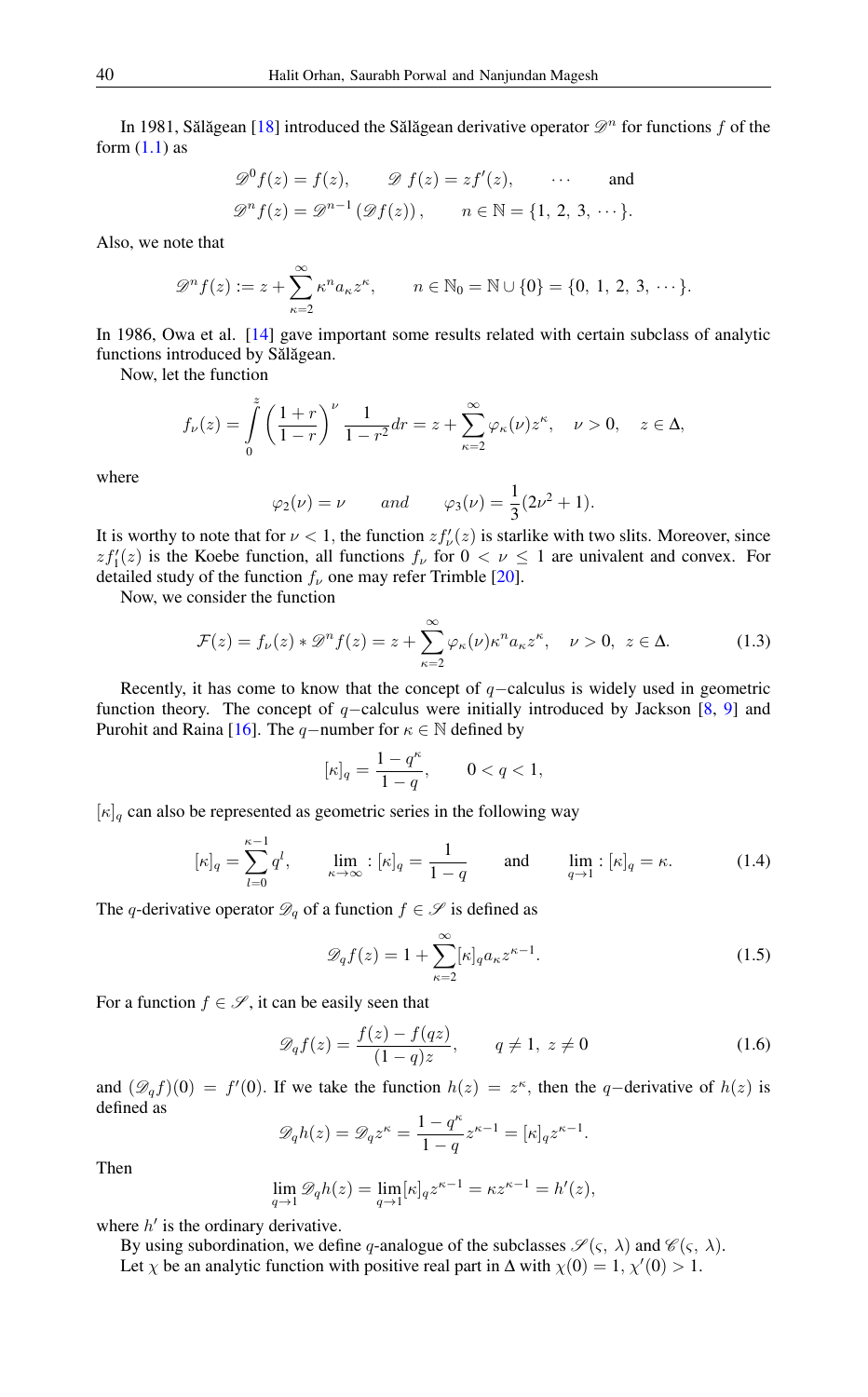<span id="page-2-0"></span>**Definition 1.1.** Let  $0 \le \lambda < 1$ ,  $\varsigma \in \mathbb{C} \setminus \{0\}$ ,  $\nu > 0$  and  $n \ge 0$ . Also, let  $f \in \mathcal{A}$ . We say that f belongs to the class  $\mathscr{S}_{n, q}^{\nu, \lambda}(\varsigma, \chi)$ , if

<span id="page-2-3"></span>
$$
1 + \frac{1}{s} \left( \frac{z \mathcal{D}_q \mathcal{F}(z)}{\lambda z \mathcal{D}_q \mathcal{F}(z) + (1 - \lambda) \mathcal{F}(z)} - 1 \right) \prec \chi(z), \tag{1.7}
$$

where  $\mathcal{F}(z)$  is defined by [\(1.3\)](#page-1-0).

<span id="page-2-1"></span>**Definition 1.2.** Let  $0 \le \lambda < 1$ ,  $\varsigma \in \mathbb{C} \setminus \{0\}$ ,  $\nu > 0$  and  $n \ge 0$ . Also, let  $f \in \mathcal{A}$ . We say that f belongs to the class  $\mathcal{C}_{n, q}^{\nu, \lambda}(\varsigma, \chi)$ , if

<span id="page-2-2"></span>
$$
1 + \frac{1}{s} \left( \frac{(1 - \lambda) \left( \mathcal{D}_q(z \mathcal{F}'(z)) - \mathcal{F}'(z) \right)}{\lambda \mathcal{D}_q(z \mathcal{F}'(z)) + (1 - \lambda) \mathcal{F}'(z)} \right) \prec \chi(z), \tag{1.8}
$$

where  $\mathcal{F}(z)$  is defined by [\(1.3\)](#page-1-0).

If we take

$$
\chi(z) = \frac{1+z}{1-z},
$$

in Definitions [1.1](#page-2-0) and [1.2,](#page-2-1) we have

$$
\mathscr{S}_{n,q}^{\nu,\lambda}(\varsigma) := \mathscr{S}_{n,q}^{\nu,\lambda}\left(\varsigma, \frac{1+z}{1-z}\right)
$$

$$
= \left\{f \in \mathscr{A} \; : \; \Re\left(1 + \frac{1}{\varsigma}\left(\frac{z\mathscr{D}_q \mathcal{F}(z)}{\lambda z\mathscr{D}_q \mathcal{F}(z) + (1-\lambda)\mathcal{F}(z)} - 1\right)\right) > 0\right\} \tag{1.9}
$$

and

$$
\mathcal{C}_{n,q}^{\nu,\lambda}(\varsigma) := \mathcal{C}_{n,q}^{\nu,\lambda}\left(\varsigma,\frac{1+z}{1-z}\right)
$$
  
= 
$$
\left\{f \in \mathcal{A} : \Re\left(1 + \frac{1}{\varsigma}\left(\frac{(1-\lambda)\left(\mathcal{D}_q(z\mathcal{F}'(z)) - \mathcal{F}'(z)\right)}{\lambda\mathcal{D}_q(z\mathcal{F}'(z)) + (1-\lambda)\mathcal{F}'(z)}\right)\right) > 0\right\}.
$$
 (1.10)

It is worth mentioning that for  $\lambda = 0$  and  $q \to 1$ , the classes  $\mathcal{S}^{\nu,\lambda}_{n,q}(\varsigma,\chi)$ ,  $\mathcal{C}^{\nu,\lambda}_{n,q}(\varsigma,\chi)$ ,  $\mathcal{S}^{\nu,\lambda}_{n,q}(\varsigma)$ and  $\mathcal{C}_{n, q}^{\nu, \lambda}(\varsigma)$  were studied by first author with Raducanu [\[13\]](#page-8-7).

In 1933, Fekete and Szegö [\[6\]](#page-7-5) found the maximum value of the coefficient functional

$$
\Phi_{\eta}(f):=|a_3-\eta a_2^2|
$$

over the class  $\mathscr S$  of univalent functions in  $\Delta$  given by [\(1.1\)](#page-0-0). By applying the Loewner method, they proved that

$$
\max_{f \in \mathscr{S}} \Phi_{\eta}(f) = \begin{cases} 1 + 2\exp(\frac{-2\eta}{1 - \eta}), & 0 \le \eta < 1 \\ 1, & \eta = 1. \end{cases}
$$

The inequality is sharp for each  $\eta \in [0, 1]$ . The problem of finding the maximum of  $\Phi_n(f)$ for various subclasses of analytic functions  $f \in A$  with complex or real parameter  $\eta$ , is known as the Fekete-Szegö problem. Noteworthy contribution in this direction may be found in [\[1,](#page-7-6) [2,](#page-7-7) [3,](#page-7-8) [5,](#page-7-9) [7,](#page-7-10) [10,](#page-7-11) [13,](#page-8-7) [15\]](#page-8-8).

In this paper, motivated with the above mentioned work, we consider the Fekete-Szegö problem for the classes  $\mathscr{S}^{\nu, \lambda}_{n, q}(\varsigma, \chi), \mathscr{C}^{\nu, \lambda}_{n, q}(\varsigma, \chi), \mathscr{S}^{\nu, \lambda}_{n, q}(\varsigma)$  and  $\mathscr{C}^{\nu, \lambda}_{n, q}(\varsigma)$ .

## 2 The Fekete-Szegö Results

Let B denote the class of all analytic functions  $w(z)$  in  $\Delta$  with  $w(0) = 0$  and  $|w(z)| < 1$ ,  $z \in \Delta$ . A function f is said to be subordinate to a function g, denoted by  $f \prec g$ , if there exists  $w \in \mathbb{B}$ such that  $f(z) = g(w(z))$ ,  $z \in \Delta$ .

First, in order to prove our results, we recall the following two lemmas.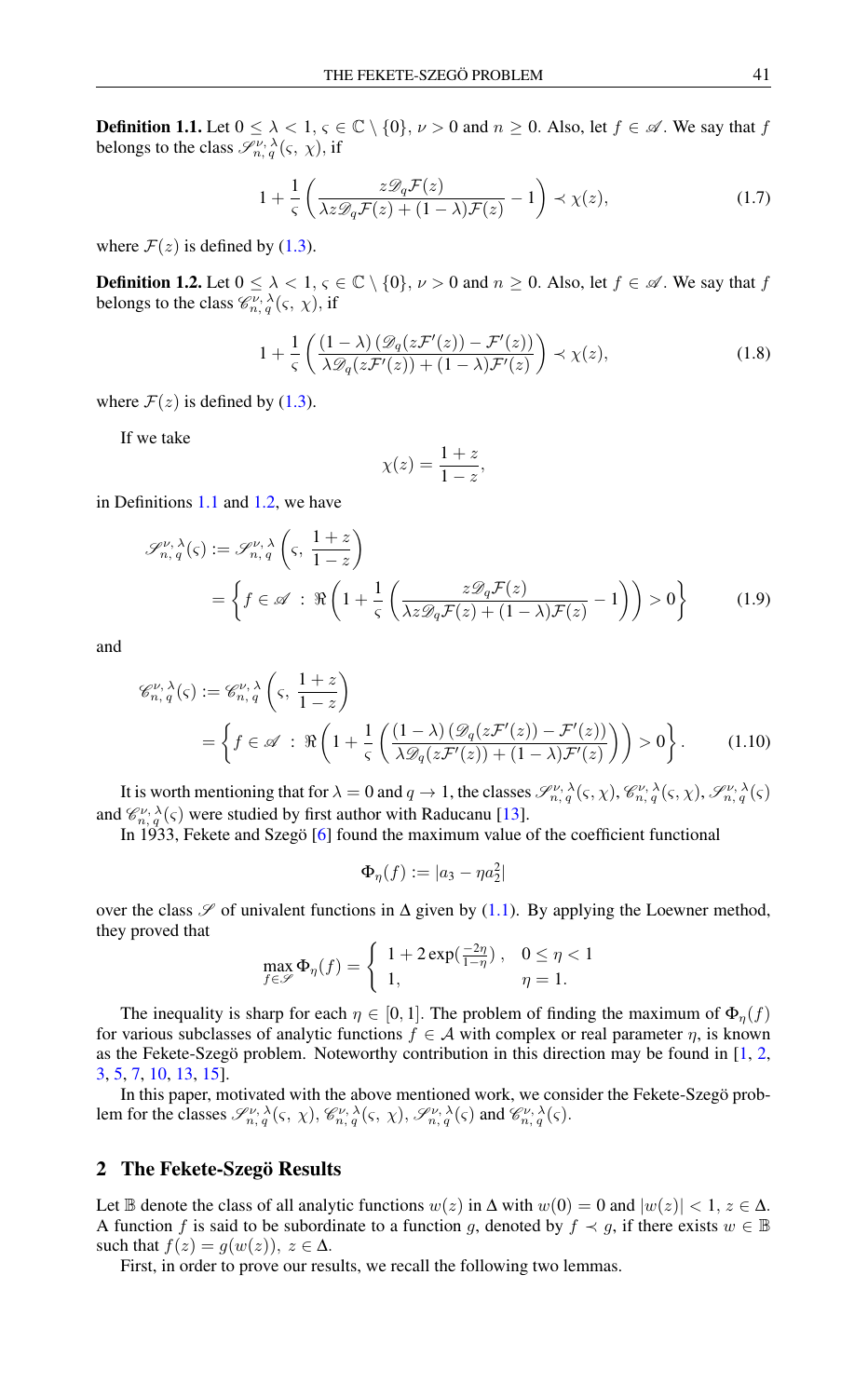<span id="page-3-3"></span>**Lemma 2.1.** *[\[11\]](#page-7-12)* Let  $w(z) = w_1z + w_2z^2 + \cdots$  be in the class  $\mathbb{B}$ . Then, for any complex number s

$$
|w_2 - sw_1^2| \le \max\{1; |s|\}.
$$
 (2.1)

*The result is sharp for the function*  $w(z) = z^2$  *or*  $w(z) = z$ .

<span id="page-3-4"></span>**Lemma 2.2.** [\[2\]](#page-7-7) Let  $w(z) = w_1 z + w_2 z^2 + \cdots$  be in the class  $\mathbb{B}$ . Then,

$$
|w_2 - sw_1^2| \le \begin{cases} -s & : s \le -1 \\ 1 & : -1 \le s \le 1 \\ s & : s \ge 1. \end{cases}
$$
 (2.2)

*For* s < −1 *or* s > 1*, equality holds if and only if* w(z) = z *or one of its rotations. For* −1 < s < 1*, equality holds if and only if* w(z) = z <sup>2</sup> *or one of its rotations. Equality holds for*  $s = -1$  *if and only if* 

$$
w(z) = z \frac{\xi + z}{1 + \xi z}, \qquad 0 \le \xi \le 1
$$

*or one of its rotations, while for* s = 1*, equality holds if and only if*

<span id="page-3-2"></span>
$$
w(z) = -z \frac{\xi + z}{1 + \xi z}, \qquad 0 \le \xi \le 1
$$

*or one of its rotations.*

In our first theorem, we find the bound for the coefficient functional  $\Phi_{\eta}(f) = |a_3 - \eta a_2^2|$ , with complex  $\eta$  for the function class  $\mathcal{S}_{n, q}^{\nu, \lambda}(\varsigma, \chi)$ .

<span id="page-3-5"></span>**Theorem 2.3.** Let  $0 \le \lambda < 1, \varsigma \in \mathbb{C} \setminus \{0\}, \nu > 0$  and  $n \ge 0$ . Also, let  $\chi(z) = 1 + \chi_1 z + \chi_2 z^2 + \cdots$ ,  $\chi_1 > 0$ . If f of the form [\(1.1\)](#page-0-0) is in the class  $\mathscr{S}^{\nu, \lambda}_{n, q}(\varsigma, \chi)$ , then

$$
|a_2| \le \frac{|\varsigma|\chi_1}{2^n(1-\lambda)q\nu} \tag{2.3}
$$

$$
|a_3| \le \frac{|\varsigma|\chi_1}{3^{n-1}(1-\lambda)q(1+q)(2\nu^2+1)} \max\left\{1, \left|\frac{1+q\lambda}{(1-\lambda)q}\varsigma\chi_1 + \frac{\chi_2}{\chi_1}\right|\right\} \tag{2.4}
$$

*and for*  $\eta \in \mathbb{C}$ 

$$
|a_3 - \eta a_2^2| \le \frac{|\varsigma|\chi_1 \max\left\{1, \left|\frac{\varsigma\chi_1}{(1-\lambda)q} \left(1+q\lambda-\frac{3^{n-1}(2\nu^2+1)(1+q)\eta}{2^{2n}\nu^2}\right)+\frac{\chi_2}{\chi_1}\right|\right\}}{3^{n-1}(1-\lambda)q(1+q)(2\nu^2+1)}.
$$
 (2.5)

*Inequalities hold if*

$$
\frac{z\mathcal{D}_q \mathcal{F}(z)}{\lambda z\mathcal{D}_q \mathcal{F}(z) + (1-\lambda)\mathcal{F}(z)} = 1 + \varsigma[\chi(z) - 1]
$$

*or*

$$
\frac{z\mathscr{D}_q\mathcal{F}(z)}{\lambda z\mathscr{D}_q\mathcal{F}(z) + (1-\lambda)\mathcal{F}(z)} = 1 + \varsigma[\chi(z^2) - 1],
$$

*where*  $\mathcal{F}(z)$  *is given by* [\(1.3\)](#page-1-0)*.* 

*Proof.* If  $f \in \mathcal{S}_{n,q}^{\nu,\lambda}(\varsigma,\chi)$  then, there exists an analytic function  $w(z) = w_1z + w_2z^2 + \cdots$  in  $\mathbb B$ such that  $1/$  $z\mathscr{D}_q\mathcal{F}(z)$  $\setminus$ 

<span id="page-3-0"></span>
$$
1 + \frac{1}{s} \left( \frac{z \mathcal{D}_q \mathcal{F}(z)}{\lambda z \mathcal{D}_q \mathcal{F}(z) + (1 - \lambda) \mathcal{F}(z)} - 1 \right) = \chi(w(z)), \qquad z \in \Delta.
$$
 (2.6)

From the definition of  $\mathcal{F}(z)$  given in [\(1.3\)](#page-1-0), we have

$$
\mathcal{F}(z)=z+A_2z^2+A_3z^3+\cdots,
$$

<span id="page-3-1"></span>where

$$
A_2 = 2^n \nu a_2, \qquad A_3 = 3^{n-1} (2\nu^2 + 1) a_3. \tag{2.7}
$$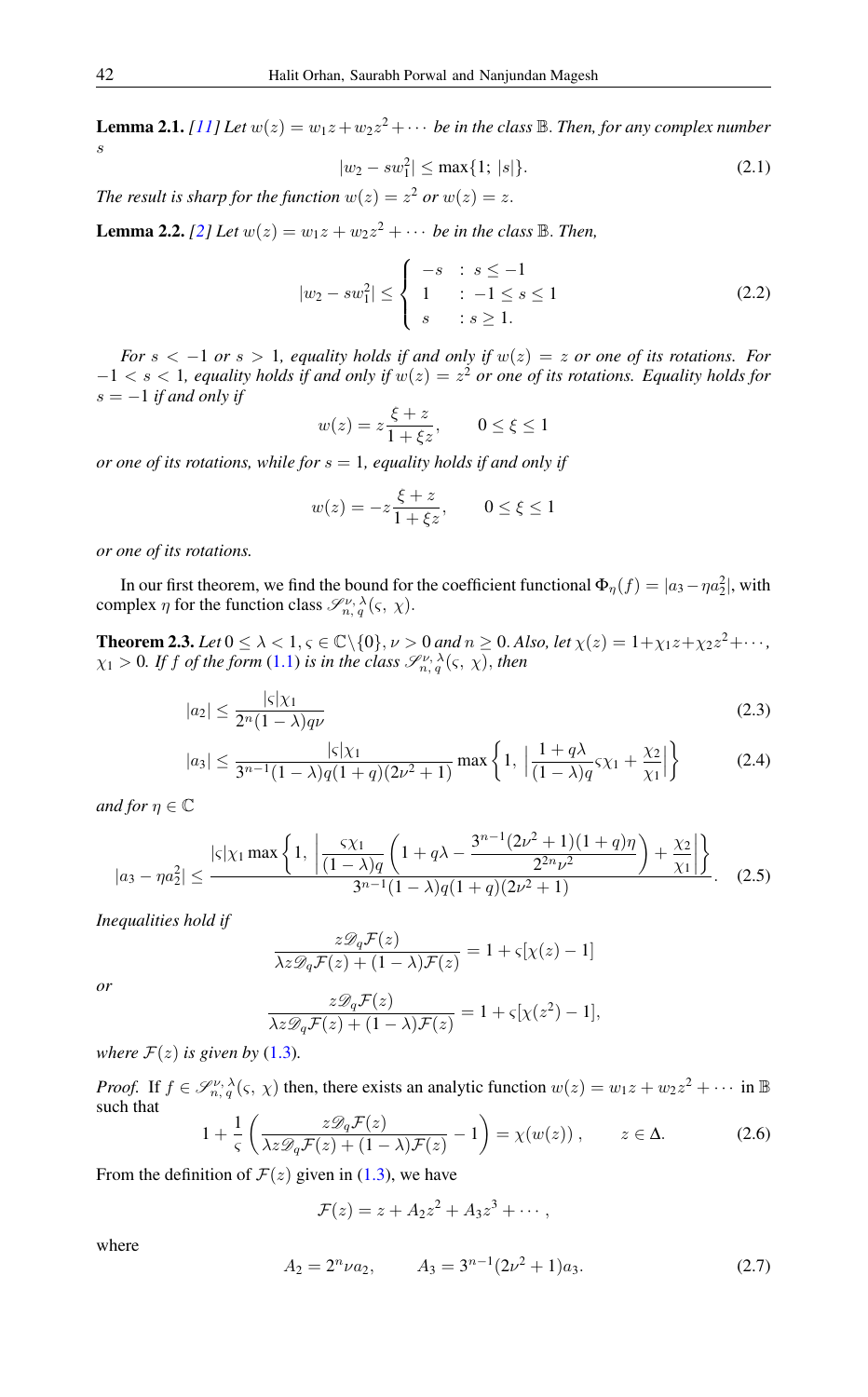Since

$$
\frac{z\mathscr{D}_q \mathcal{F}(z)}{\lambda z\mathscr{D}_q \mathcal{F}(z) + (1-\lambda)\mathscr{F}(z)}
$$
\n
$$
= 1 + (1-\lambda)\{[2]_q - 1\}A_2z
$$
\n
$$
+ ((1-\lambda)\{[3]_q - 1\}A_3 - \{\lambda[2]_q + (1-\lambda)\}(1-\lambda)\{[2]_q - 1\}A_2^2\}z^2
$$
\n
$$
+ \cdots
$$

But,  $[2]_q = 1 + q$ ,  $[3]_q = 1 + q + q^2$ . Then we have

$$
\frac{z\mathscr{D}_q\mathcal{F}(z)}{\lambda z\mathscr{D}_q\mathcal{F}(z)+(1-\lambda)\mathcal{F}(z)}=1+(1-\lambda)qA_2z+(1-\lambda)q((1+q)A_3-(1+q\lambda)A_2^2)z^2+\cdots
$$

and

$$
\chi(w(z)) = 1 + \chi_1 w_1 z + (\chi_1 w_2 + \chi_2 w_1^2) z^2 + \cdots
$$

From [\(2.6\)](#page-3-0) we have

$$
A_2 = \frac{\varsigma \chi_1 w_1}{(1 - \lambda)q} A_3 = \frac{\varsigma \chi_1}{(1 - \lambda)q(1 + q)} \left[ w_2 + \left( \frac{(1 + q\lambda)}{(1 - \lambda)q} \varsigma \chi_1 + \frac{\chi_2}{\chi_1} \right) w_1^2 \right].
$$
 (2.8)

Using  $(2.7)$ , we have

<span id="page-4-0"></span>
$$
|a_2| = \frac{|\varsigma|\chi_1|w_1|}{(1-\lambda)q2^n\nu} \le \frac{|\varsigma|\chi_1}{(1-\lambda)q2^n\nu}
$$

and

$$
|a_3| = \frac{|\varsigma|\chi_1}{(1-\lambda)q(q+1)3^{n-1}(2\nu^2+1)} \Big| w_2 - \left(-\frac{1+q\lambda}{(1-\lambda)q}\varsigma\chi_1 - \frac{\chi_2}{\chi_1}\right) w_1^2\Big|.
$$
 (2.9)

The inequality  $(2.4)$  follows by an application of Lemma [2.1](#page-3-3) with

$$
s = -\frac{1+q\lambda}{(1-\lambda)q}S\chi_1 - \frac{\chi_2}{\chi_1}.
$$

Now,

$$
a_3 - \eta a_2^2 = \frac{\varsigma \chi_1 \left\{ w_2 - \left[ \frac{-\varsigma \chi_1}{(1-\lambda)q} \left( 1 + q\lambda - \frac{3^{n-1}(2\nu^2 + 1)(1+q)}{2^{2n}\nu^2} \eta \right) - \frac{\chi_2}{\chi_1} \right] w_1^2 \right\}}{3^{n-1}(1-\lambda)q(1+q)(2\nu^2 + 1)}.
$$
 (2.10)

Applying Lemma [2.1](#page-3-3) with

$$
s = -\frac{\varsigma \chi_1}{(1-\lambda)q} (1+q\lambda - \frac{3^{n-1}(2\nu^2+1)(1+q)}{2^{2n}\nu^2} \eta) - \frac{\chi_2}{\chi_1},
$$

we obtain inequality  $(2.8)$ . Thus, the proof is completed.

<span id="page-4-2"></span>In the next theorem, we consider Fekete-Szegö problem for the class  $\mathscr{S}_{n,q}^{\nu,\lambda}(\varsigma,\chi)$  for  $\eta \in \mathbb{R}$ . **Theorem 2.4.** Let  $0 \le \lambda < 1$ ,  $\varsigma > 0$ ,  $\nu > 0$  and  $n \ge 0$ . Let  $\chi(z) = 1 + \chi_1 z + \chi_2 z^2 + \cdots$ ,  $\chi_1 > 0, \chi_2 \in \mathbb{R}$ . If a function f, given by [\(1.1\)](#page-0-0) belongs to the class  $\mathscr{S}_{n, q}^{\nu, \lambda}(\varsigma, \chi)$ , then for  $\eta \in \mathbb{R}$ 

$$
\left\{\n\begin{array}{l}\n\frac{\varsigma \chi_1}{(1-\lambda)q} \left(1+q\lambda-\eta \frac{3^{n-1}(2\nu^2+1)(q+1)}{2^{2n}\nu^2}\right) + \frac{\chi_2}{\chi_1} \\
\frac{3^{n-1}(1-\lambda)q(1+q)(2\nu^2+1)}{2^{2n}\nu^2}\n\end{array}\n\right.\n\quad if \ \eta \le \rho_1
$$

$$
|a_{3} - \eta a_{2}^{2}| \leq \begin{cases} \frac{5\chi_{1}}{3^{n-1}(1-\lambda)q}\left(1+q\lambda-\eta\frac{2^{n}\nu^{2}}{2^{n}\nu^{2}}\right)+\frac{\chi_{2}}{\chi_{1}} & \text{if } \eta \leq \rho_{1} \\ \frac{5\chi_{1}}{3^{n-1}(1-\lambda)q(1+q)(2\nu^{2}+1)} & \text{if } \rho_{1} \leq \eta \leq \rho_{2} \\ \frac{5\chi_{1}}{3^{n-1}(1-\lambda)q(1+q)(2\nu^{2}+1)} & \text{if } \rho_{1} \leq \eta \leq \rho_{2} \\ \frac{-5\chi_{1}}{3^{n-1}(1-\lambda)q}\left(1+q\lambda-\eta\frac{3^{n-1}(2\nu^{2}+1)(1+q)}{2^{2n}\nu^{2}}\right)+\frac{\chi_{2}}{\chi_{1}} & \text{if } \eta \geq \rho_{2}, \\ \frac{-5\chi_{1}}{3^{n-1}(1-\lambda)q(1+q)(2\nu^{2}+1)} & \text{if } \eta \geq \rho_{2}, \end{cases}
$$
(2.11)

<span id="page-4-1"></span>
$$
\Box
$$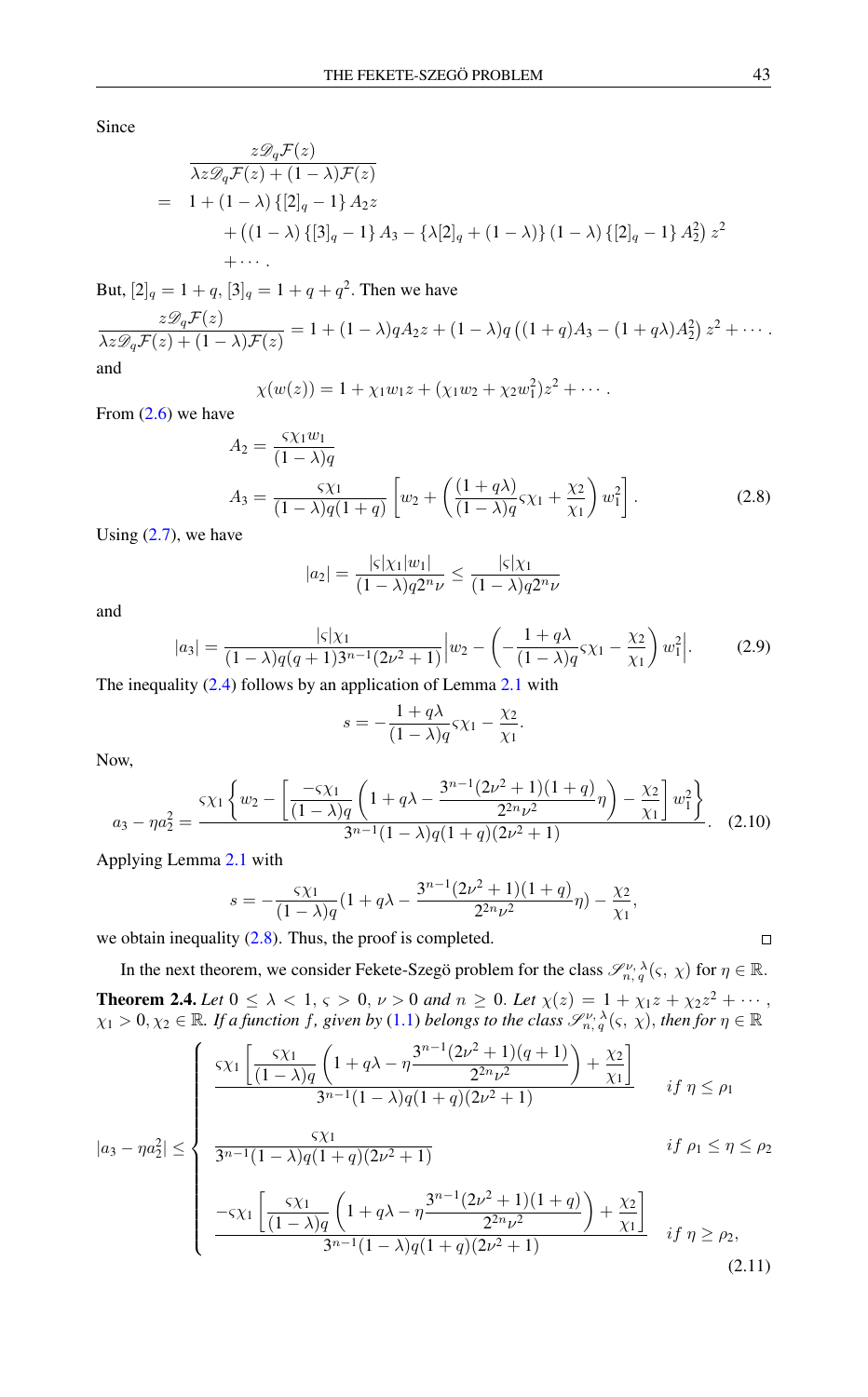*where*

*and*

$$
\rho_1 = \frac{2^{2n}\nu^2}{3^{n-1}(2\nu^2+1)(1+q)} \left[ 1 + q\lambda + \frac{(1-\lambda)q}{5\chi_1} \left( \frac{\chi_2}{\chi_1} - 1 \right) \right]
$$

$$
\rho_2 = \frac{2^{2n}\nu^2}{3^{n-1}(2\nu^2+1)(1+q)} \left[ 1 + q\lambda + \frac{(1-\lambda)q}{5\chi_1} \left( \frac{\chi_2}{\chi_1} + 1 \right) \right].
$$

*For each*  $\eta$  *there exists a function in*  $\mathscr{S}_{n, q}^{\nu, \lambda}(\varsigma, \chi)$  *such that equality holds.* 

## *Proof.* If

$$
\frac{-\varsigma \chi_1}{(1-\lambda)q} \left(1+q\lambda-\eta \frac{3^{n-1}(2\nu^2+1)(1+q)}{2^{2n}\nu^2}\right)-\frac{\chi_2}{\chi_1} \leq -1,
$$

then

$$
\eta \le \frac{2^{2n}\nu^2 \left[1 + q\lambda + \frac{(1-\lambda)q}{\varsigma \chi_1} \left(\frac{\chi_2}{\chi_1} - 1\right)\right]}{3^{n-1}(2\nu^2 + 1)(1+q)} \qquad (\eta \le \rho_1) .
$$

Making use of [\(2.10\)](#page-4-1) and Lemma [2.2,](#page-3-4) we have

$$
|a_3 - \eta a_2^2| \le \frac{\varsigma \chi_1}{3^{n-1}(4\nu^2 + 2)} \left[ \varsigma \chi_1 (1 - \eta \frac{3^{n-1}(2\nu^2 + 1)}{2^{2n-1}\nu^2}) + \frac{\chi_2}{\chi_1} \right].
$$

$$
\left| a_3 - \eta a_2^2 \right| \le \frac{\varsigma \chi_1 \left[ \frac{\varsigma \chi_1}{(1 - \lambda)q} \left( 1 + q\lambda - \frac{3^{n-1}(2\nu^2 + 1)(1 + q)}{2^{2n}\nu^2} \eta \right) + \frac{\chi_2}{\chi_1} \right]}{(1 - \lambda)q(1 + q)3^{n-1}(2\nu^2 + 1)}
$$

for

$$
-1 \le \frac{-\varsigma \chi_1}{(1-\lambda)q} \left(1+q\lambda-\eta \frac{3^{n-1}(2\nu^2+1)}{2^{2n}\nu^2}(1+q)\right) - \frac{\chi_2}{\chi_1} \le 1
$$

we have

$$
\frac{2^{2n}\nu^2}{3^{n-1}(2\nu^2+1)(1+q)} \left[ 1 + q\lambda + \frac{(1-\lambda)q}{\varsigma \chi_1} \left( \frac{\chi_2}{\chi_1} - 1 \right) \right]
$$
  
 
$$
\leq \eta \leq \frac{2^{2n}\nu^2}{3^{n-1}(2\nu^2+1)(1+q)} \left[ 1 + q\lambda + \frac{(1-\lambda)q}{\varsigma \chi_1} \left( \frac{\chi_2}{\chi_1} + 1 \right) \right] \qquad (\rho_1 \leq \eta \leq \rho_2)
$$

and [\(2.10\)](#page-4-1) together with Lemma [2.2](#page-3-4) yield

$$
|a_3 - \eta a_2^2| \le \frac{\varsigma \chi_1}{3^{n-1}(1-\lambda)q(1+q)(2\nu^2+1)}.
$$

Finally, if

$$
\frac{-\varsigma \chi_1}{(1-\lambda)q} \left(1+q\lambda - \eta \frac{3^{n-1}(2\nu^2+1)}{2^{2n}\nu^2}(1+q)\right) - \frac{\chi_2}{\chi_1} \ge 1
$$

then

$$
\eta \ge \frac{2^{2n}\nu^2}{3^{n-1}(2\nu^2+1)(1+q)} \left[1+q\lambda+\frac{(q-\lambda)q}{5\chi_1}\left(\frac{\chi_2}{\chi_1}+1\right)\right] \qquad (\eta \ge \rho_2) .
$$

It follows from [\(2.10\)](#page-4-1) and Lemma [2.2](#page-3-4) that

$$
|a_3-\eta a_2^2| \leq \frac{-\varsigma \chi_1}{3^{n-1}(1-\lambda)q(1+q)(2\nu^2+1)} \left[ \frac{\varsigma \chi_1}{(1-\lambda)q} \left(1+q\lambda-\eta \frac{3^{n-1}(2\nu^2+1)(1+q)}{2^{2n}\nu^2}\right) + \frac{\chi_2}{\chi_1}\right].
$$

The sharpness of the result follows from the sharpness of inequalities in Lemma 2.2. The proof of our theorem is completed.  $\Box$ 

If we take 
$$
\chi(z) = \frac{1+z}{1-z}
$$
 in Theorem 2.3 and Theorem 2.4, we obtain the following results.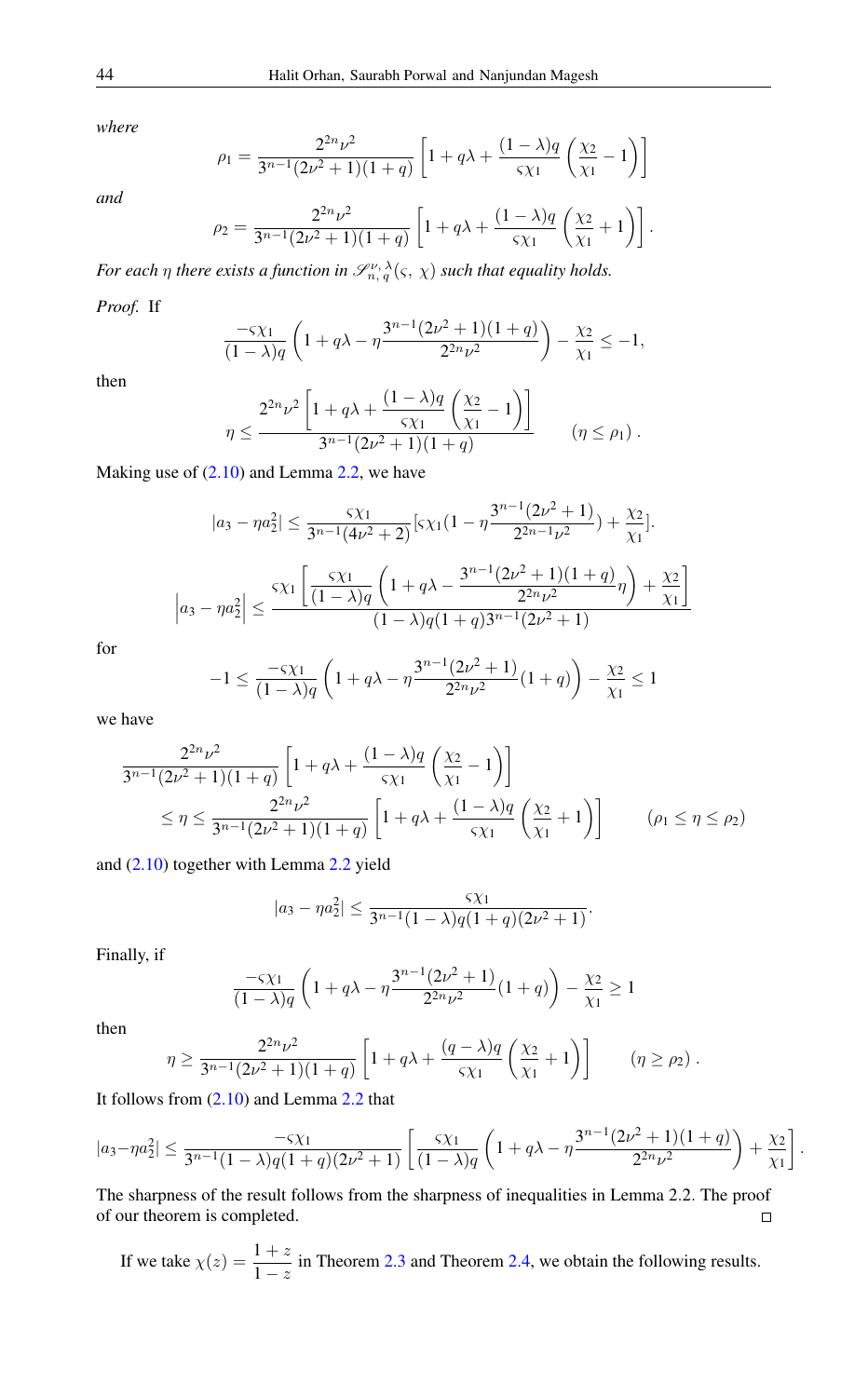**Corollary 2.5.** *Let*  $0 \le \lambda < 1$ ,  $\varsigma \in \mathbb{C} \setminus \{0\}$ ,  $\nu > 0$  *and*  $n \ge 0$ . *If f of the form* [\(1.1\)](#page-0-0) *is in the class*  $\mathscr{S}^{\nu,\,\lambda}_{n,\,q}(\varsigma)$ , then

$$
|a_2| \le \frac{|\varsigma|}{2^{n-1}(1-\lambda)q\nu}
$$
  

$$
|a_3| \le \frac{2|\varsigma|}{3^{n-1}(1-\lambda)q(1+q)(2\nu^2+1)} \max\left\{1, \left|\frac{2\varsigma(1+q\lambda)}{(1-\lambda)q}+1\right|\right\}
$$

*and for*  $n \in \mathbb{C}$ 

$$
|a_3-\eta a_2^2|\leq \frac{2|\varsigma|\max\left\{1,\ \left|\frac{2\varsigma}{(1-\lambda)q}\left(1+q\lambda-\frac{3^{n-1}(2\nu^2+1)(1+q)\eta}{2^{2n}\nu^2}\right)+1\right|\right\}}{3^{n-1}(1-\lambda)q(1+q)(2\nu^2+1)}.
$$

*The inequalities are sharp.*

**Corollary 2.6.** *Let*  $0 \le \lambda < 1$ ,  $\varsigma > 0$ ,  $\nu > 0$  *and*  $n \ge 0$ . *If a function f*, given by [\(1.1\)](#page-0-0) *belongs to the class*  $\mathscr{S}^{\nu, \lambda}_{n, q}(\varsigma)$ , *then for*  $\eta \in \mathbb{R}$ 

$$
|a_3 - \eta a_2^2| \le \begin{cases} \frac{2\varsigma \left[ \frac{2\varsigma}{(1-\lambda)q} \left( 1 + q\lambda - \eta \frac{3^{n-1}(2\nu^2 + 1)(q+1)}{2^{2n}\nu^2} \right) + 1 \right]}{3^{n-1}(1-\lambda)q(1+q)(2\nu^2 + 1)} & \text{if } \eta \le \rho_3 \\ & \\ \frac{2\varsigma}{3^{n-1}(1-\lambda)q(1+q)(2\nu^2 + 1)} & \text{if } \rho_3 \le \eta \le \rho_4 \\ & \\ \frac{-2\varsigma \left[ \frac{2\varsigma}{(1-\lambda)q} \left( 1 + q\lambda - \eta \frac{3^{n-1}(2\nu^2 + 1)(1+q)}{2^{2n}\nu^2} \right) + 1 \right]}{3^{n-1}(1-\lambda)q(1+q)(2\nu^2 + 1)} & \text{if } \eta \ge \rho_4, \end{cases}
$$

*where*

$$
\rho_3 = \frac{2^{2n}\nu^2(1+q\lambda)}{3^{n-1}(2\nu^2+1)(1+q)}
$$

*and*

$$
\rho_4 = \frac{2^{2n}\nu^2}{3^{n-1}(2\nu^2+1)(1+q)} \left[1+q\lambda+\frac{(1-\lambda)q}{\varsigma}\right].
$$

*The result is sharp.*

From the Alexander transformation, we have that  $\mathcal{F}(z)$  satisfies [\(1.8\)](#page-2-2) if and only if  $z\mathcal{F}'(z)$ satisfies [\(1.7\)](#page-2-3), where  $\mathcal{F}(z)$  is given by [\(1.3\)](#page-1-0). Consequently, we can easily obtain coefficient bounds and a solution of the Fekete-Szegö problem for the class  $\mathcal{C}_{n, q}^{\nu, \lambda}(\varsigma, \chi)$ .

<span id="page-6-0"></span>**Theorem 2.7.** Let  $0 \le \lambda < 1, \varsigma \in \mathbb{C} \setminus \{0\}, \nu > 0$  and  $n \ge 0$ . Also, let  $\chi(z) = 1 + \chi_1 z + \chi_2 z^2 + \cdots$ ,  $\chi_1 > 0$ . If f is of the form [\(1.1\)](#page-0-0) is in the class  $\mathscr{C}^{\nu,\,\lambda}_{n,\,q}(\varsigma,\,\chi),$  then

$$
|a_2| \le \frac{|\varsigma|\chi_1}{2^{n+1}(1-\lambda)q\nu}
$$
  

$$
|a_3| \le \frac{|\varsigma|\chi_1}{3^n(1-\lambda)q(1+q)(2\nu^2+1)} \max\left\{1, \left|\frac{(1+q\lambda)}{(1-\lambda)q}\varsigma\chi_1 + \frac{\chi_2}{\chi_1}\right|\right\}
$$

*and for*  $\eta \in \mathbb{C}$ 

$$
|a_3-\eta a_2^2|\leq \frac{|\varsigma|\chi_1\max\left\{1,\ \left|\frac{\varsigma\chi_1}{(1-\lambda)q}\left(1+q\lambda-\frac{3^n(2\nu^2+1)(1+q)\eta}{2^{2n+2}\nu^2}\right)+\frac{\chi_2}{\chi_1}\right|\right\}}{3^n(1-\lambda)q(1+q)(2\nu^2+1)}.
$$

*The results are sharp.*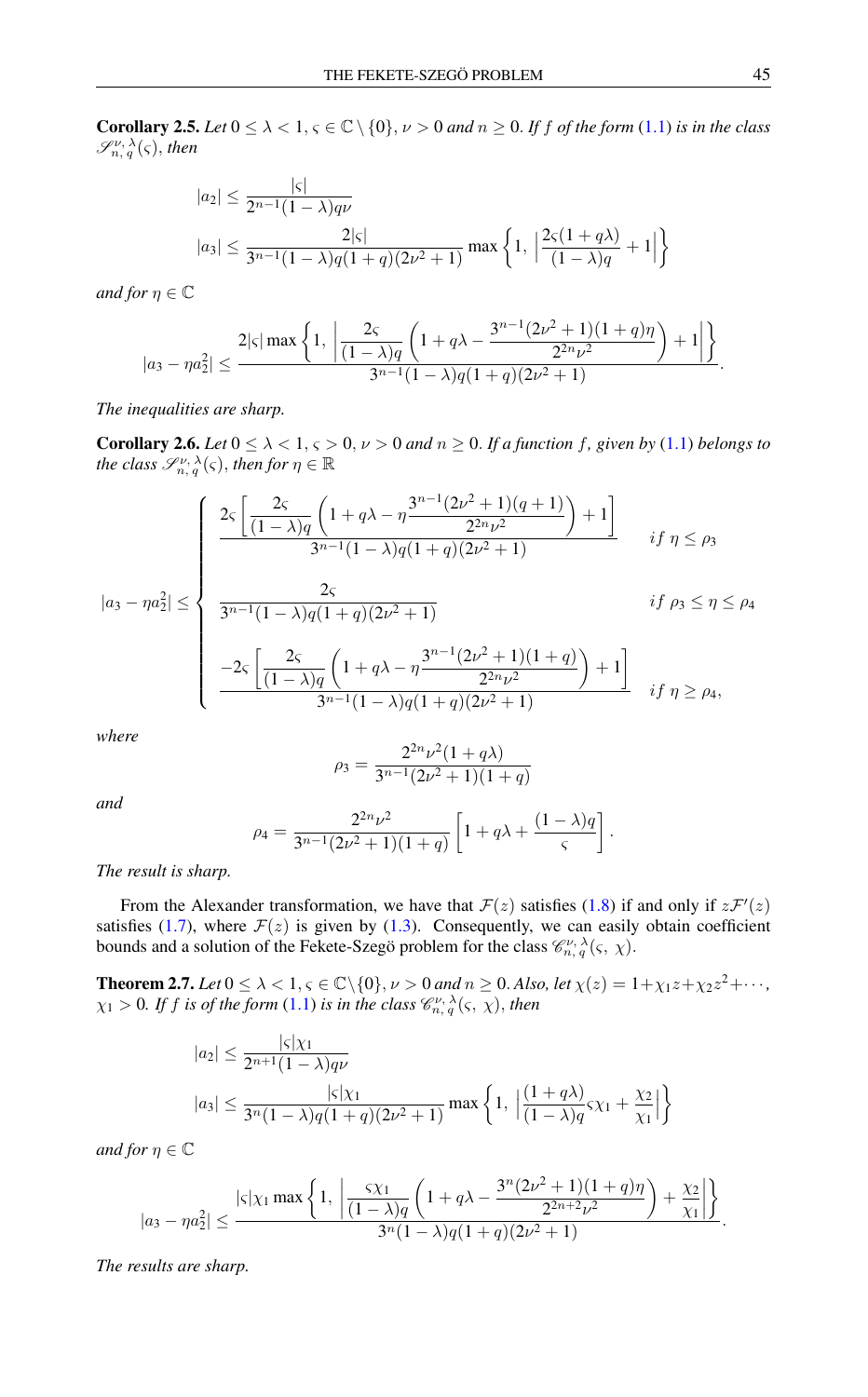<span id="page-7-13"></span>**Theorem 2.8.** *Let*  $0 \le \lambda < 1$ ,  $\varsigma > 0$ ,  $\nu > 0$  *and*  $n \ge 0$ . *Let*  $\chi(z) = 1 + \chi_1 z + \chi_2 z^2 + \cdots$ ,  $\chi_1 > 0$ . *If a function f, given by* [\(1.1\)](#page-0-0) *belongs to the class*  $\mathscr{C}^{\nu,\,\lambda}_{n,\,q}(\varsigma,\,\chi),$  *then for*  $\eta\in\mathbb{R}$ 

$$
|a_3 - \eta a_2^2| \le \begin{cases} \frac{\varsigma \chi_1}{3^n (1 - \lambda) q} \left( 1 + q \lambda - \eta \frac{3^n (2\nu^2 + 1)(q + 1)}{2^{2n + 2} \nu^2} \right) + \frac{\chi_2}{\chi_1} \\ \frac{3^n (1 - \lambda) q (1 + q) (2\nu^2 + 1)}{3^n (1 - \lambda) q (1 + q) (2\nu^2 + 1)} & \text{if } \rho_5 \le \eta \le \rho_6 \end{cases}
$$
  

$$
\frac{-\varsigma \chi_1}{3^n (1 - \lambda) q} \left( 1 + q \lambda - \eta \frac{3^n (2\nu^2 + 1)(1 + q)}{2^{2n + 2} \nu^2} \right) + \frac{\chi_2}{\chi_1} \frac{1}{3^n (1 - \lambda) q (1 + q) (2\nu^2 + 1)} & \text{if } \eta \ge \rho_6,
$$

*where*

$$
\rho_5 = \frac{2^{2n+2}\nu^2}{3^n(2\nu^2+1)(1+q)} \left[1+q\lambda + \frac{(1-\lambda)q}{5\chi_1}\left(\frac{\chi_2}{\chi_1}-1\right)\right]
$$

*and*

$$
\rho_6 = \frac{2^{2n+2}\nu^2}{3^n(2\nu^2+1)(1+q)} \left[1+q\lambda + \frac{(1-\lambda)q}{5\chi_1}\left(\frac{\chi_2}{\chi_1}+1\right)\right].
$$

#### *The result is sharp.*

The proofs of Theorem [2.7](#page-6-0) and Theorem [2.8](#page-7-13) are much akin to those of Theorems [2.3](#page-3-5) and [2.4,](#page-4-2) respectively and therefore we omit the details involved.

**Remark 2.9.** If we put  $\lambda = 0$ , and  $q \rightarrow 1$  in Theorems [2.3](#page-3-5) to [2.8,](#page-7-13) then we obtain the corresponding results of first author with Raducanu [\[13\]](#page-8-7).

## Acknowledgement

The authors are thankful to the referee for his/her valuable comments and observations which helped in improving the paper.

### <span id="page-7-0"></span>References

- <span id="page-7-6"></span>[1] H. R. Abdel-Gawad and D. K. Thomas, The Fekete-Szegö problem for strongly close-to-convex functions, *Proc. Amer. Math. Soc.* 114, 345–349 (1992).
- <span id="page-7-7"></span>[2] R. M. Ali, S. K. Lee, V. Ravichandran and S. Supramaniam, The Fekete-Szegö coefficient functional for transforms of analytic functions, *Bull. Iranian Math. Soc.* 35, 119–142 (2009).
- <span id="page-7-8"></span>[3] A. Aral, V. Gupta and R. P. Agarwal, *Applications of q-calculus in operator theory*, Springer, New York, (2013).
- <span id="page-7-2"></span>[4] O. Altintas and Owa, On subclasses of univalent functions with negative coefficients, *Rusan Kyongnam Math. J.* 4, 41–56 (1988).
- <span id="page-7-9"></span>[5] B. Bhowmik, S. Ponnusamy and K.-J. Wirths, On the Fekete-Szegö problem for concave univalent functions, *J. Math. Anal. Appl.* 373, 432–438 (2011).
- <span id="page-7-5"></span>[6] M. Fekete and G. Szegö, Eine Bemerkung Uber Ungerade Schlichte Funktionen, *J. London Math. Soc.* 8, 85–89 (1933).
- <span id="page-7-10"></span>[7] B. A. Frasin and M. Darus, On the Fekete-Szegö problem, *Int. J. Math. Math. Sci.* 24, 577–581 (2000).
- <span id="page-7-3"></span>[8] F. H. Jackson, On q−difference integrals, *Quart. J. Pure Appl. Math.* 41, 193–203 (1910).
- <span id="page-7-4"></span>[9] F. H. Jackson, q-Difference Equations, *Amer. J. Math.* 32, 305–314 (1910).
- <span id="page-7-11"></span>[10] S. Kanas and H. E. Darwish, Fekete-Szegö problem for starlike and convex functions of complex order, *Appl. Math. Lett.* 23, 777–782 (2010).
- <span id="page-7-12"></span>[11] F. R. Keogh and E. P. Merkes, A coefficient inequality for certain classes of analytic functions, *Proc. Amer. Math. Soc.* 20, 8–12 (1969).
- <span id="page-7-1"></span>[12] M. A. Nasar and M. K. Aouf, On convex functions of complex order, *Mansoura Sci. Bull.* 8, 565–582 (1982).